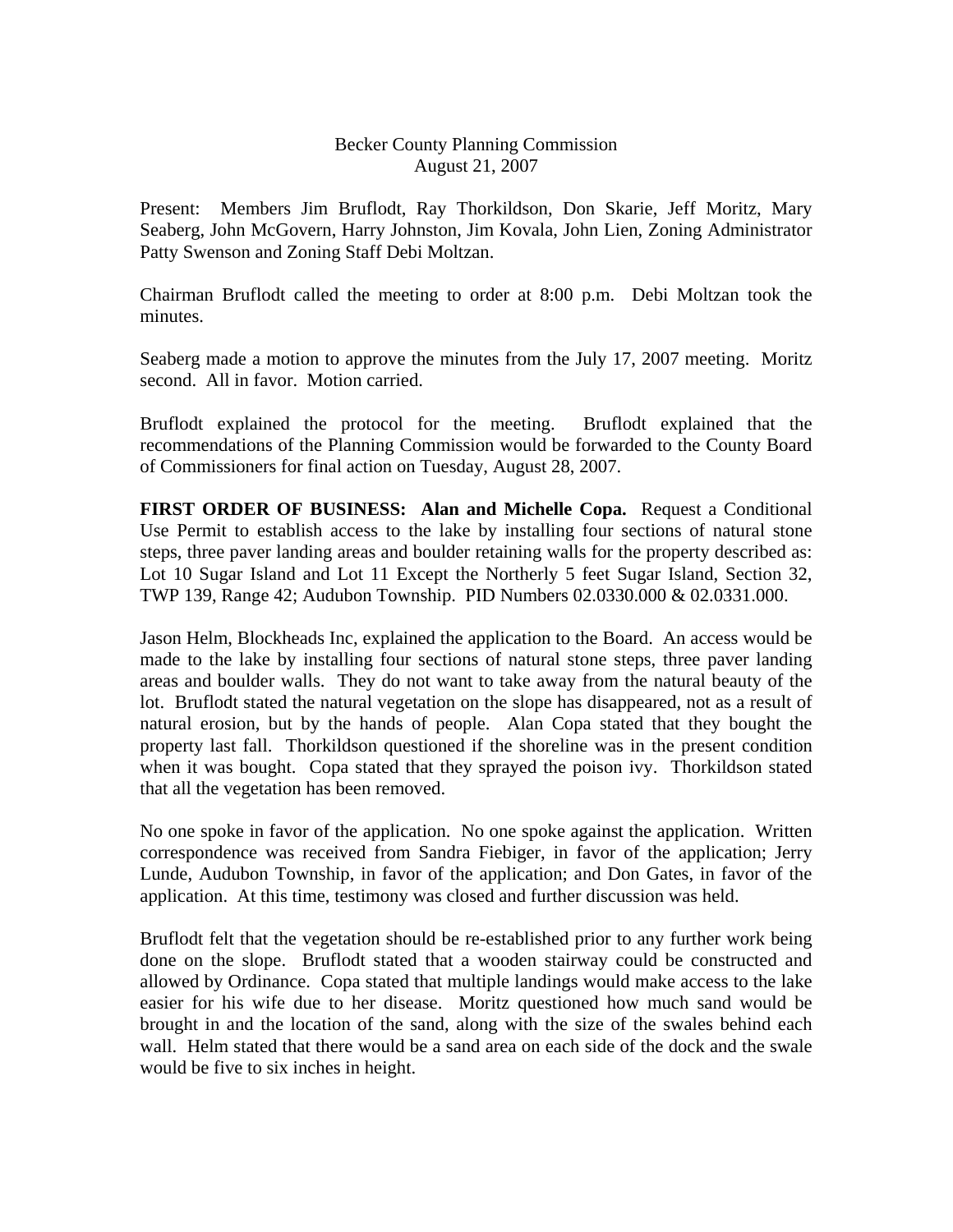Lien felt that this was an elaborate plan, but the Ordinance is very clear as to where and when retaining walls can be constructed. Lien stated that stairways with landings are allowed by Ordinance. Thorkildson stated that this type of work goes against the Ordinance and the DNR recommendations. Swenson stated that the Ordinance does allow the stairways and landings, but a conditional use permit is required for the retaining walls. Bruflodt felt that there were alternatives that would do less damage to the slope. Lien stated that the Ordinance is also very clear about what type of vegetation can be removed and that the removal on this lot has exceeded the regulations and is a violation. Further discussion was held regarding the vegetation removal, erosion and restoring the slope.

Bruflodt explained the 60-day rule in which the Board must act. With this rule, the Board would have to act on the application or the applicant would have to table it and come back with a different plan. Lien stated that other retaining walls have been denied and it appears that there is no need for a retaining wall on this project.

At this time, Copa asked to table the application.

**SECOND ORDER OF BUSINESS: Kathy & Troy Ferguson.** Request a change of zone from agricultural to residential and request approval of a Certificate of Survey for two tracts of land (approximately 2.3 acres each) for the property described as: Pt S ½ SE ¼ SE ¼; Section 17, TWP 140, Range 36; Osage Township. PID Number 21.0106.000.

Ferguson explained the application to the Board. Ferguson wants to purchase this property and subdivide it into two tracts for her two grown children. Ferguson stated that she is not a real estate agent or a developer. The lots created would meet the requirements of the Ordinance.

No one spoke in favor of the application. No one spoke against the application. There was no written correspondence either for or against the application. At this time testimony was closed.

Discussion was held. Lien stated that the lots are nice lots. Seaberg stated that there is very little aquatic vegetation in front of lots.

**Motion:** Lien made a motion to approve the change of zone from agricultural to residential and approve the certificate of survey for two tracts of land based on the fact that the request is compatible with the surrounding area. Johnston second. All in favor. Motion carried.

**THIRD ORDER OF BUSINESS:** Final plat Top Brass Estates.

Swenson explained that this was a conditional use permit for a multi unit residential development for 12 units on Little Toad Lake. The conditions placed on the conditional